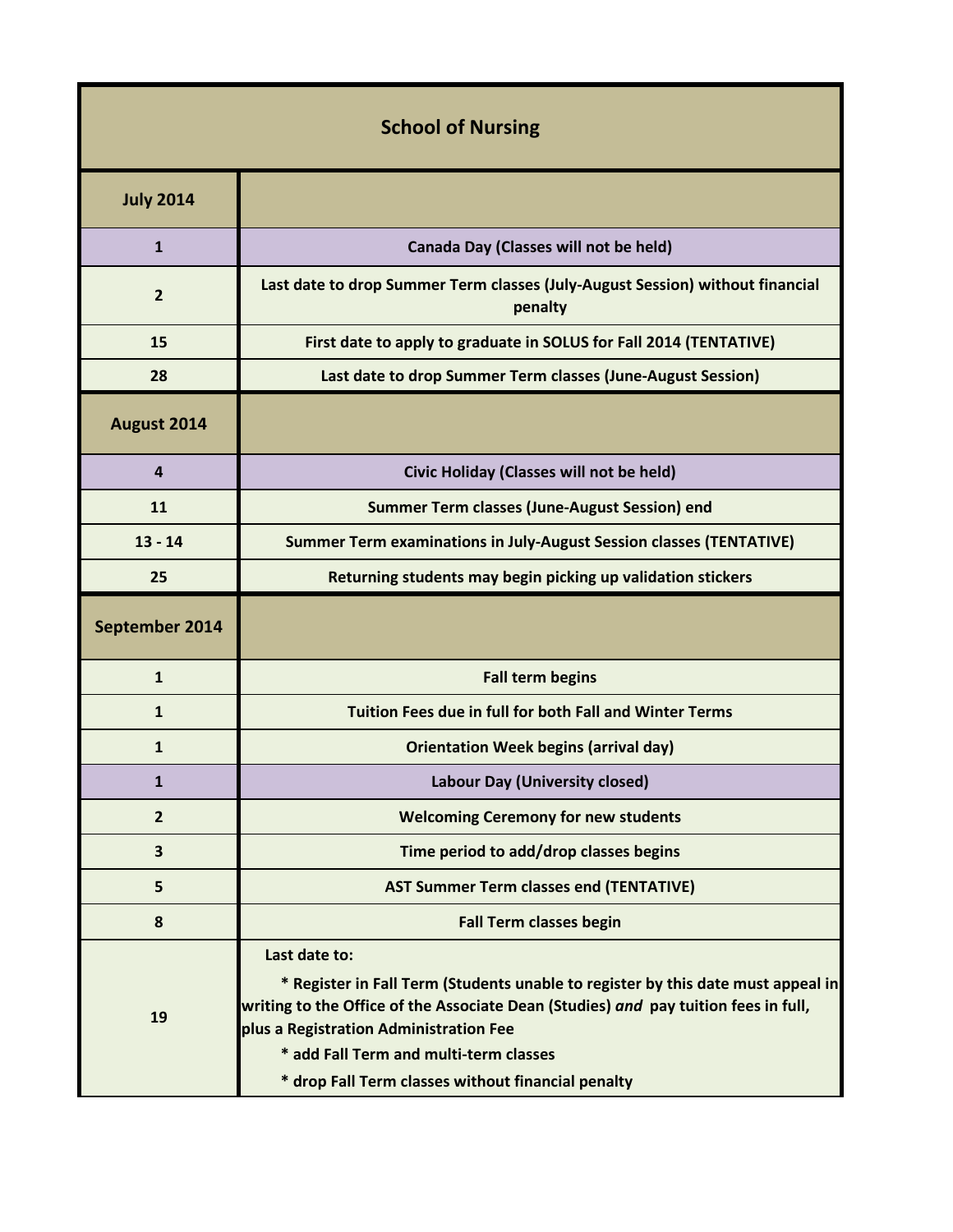| October 2014   |                                                                                                                                                                                  |
|----------------|----------------------------------------------------------------------------------------------------------------------------------------------------------------------------------|
| 13             | <b>Thanksgiving Day (University closed)</b>                                                                                                                                      |
| 15             | Last date to apply to graduate in SOLUS for Fall 2014                                                                                                                            |
| 16             | <b>University Day</b>                                                                                                                                                            |
| 31             | Last date to drop Fall Term classes                                                                                                                                              |
| November 2014  |                                                                                                                                                                                  |
| $\overline{7}$ | Last date to apply for accommodation for an official examination conflict for the<br><b>December examination period</b>                                                          |
| 11             | Remembrance Day (Classes cancelled 10:30 - 11:30 a.m.)                                                                                                                           |
| $20 - 21$      | <b>Fall Convocation (TENTATIVE)</b>                                                                                                                                              |
| 28             | <b>Fall Term classes end</b>                                                                                                                                                     |
| 29             | Fall Term pre-examination study period begins                                                                                                                                    |
| December 2014  |                                                                                                                                                                                  |
| $\mathbf{1}$   | First date to apply to graduate in SOLUS for Spring 2015                                                                                                                         |
| $\overline{2}$ | Fall Term pre-examination study period ends                                                                                                                                      |
| $3 - 18$       | Final examinations in Fall Term classes and mid-year tests in multi-term classes                                                                                                 |
| 6              | <b>Commemoration Day (academics cancelled)</b>                                                                                                                                   |
| 31             | <b>Fall Term ends (TENTATIVE)</b>                                                                                                                                                |
| January 2015   |                                                                                                                                                                                  |
| $\mathbf{1}$   | <b>New Year's Day (Statutory holiday)</b>                                                                                                                                        |
| $\mathbf{1}$   | <b>Winter Term begins</b>                                                                                                                                                        |
| 5              | Last date for students not registered in any other class to register in Winter Term<br>without a Registration Administration Fee                                                 |
| 5              | <b>Winter Term classes begin</b>                                                                                                                                                 |
| 16             | Students unable to register by this date must appeal in writing to the Office of the<br>Associate Dean (Studies) and pay tuition fees, plus a Registration Administration<br>Fee |
| 16             | Last date to add Winter Term classes                                                                                                                                             |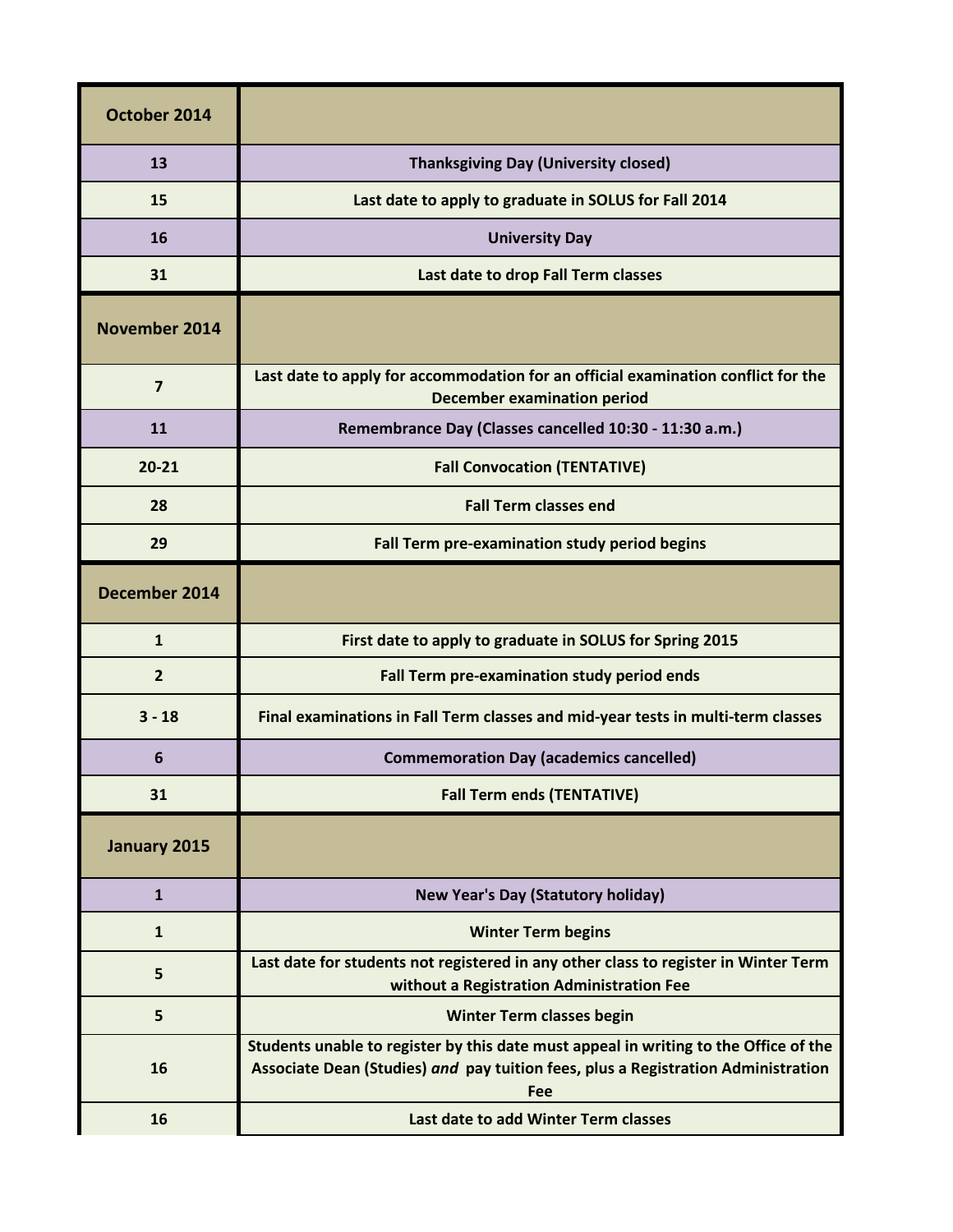| 16                      | Last date to drop Winter Term classes without financial penalty                                                                                                                                |
|-------------------------|------------------------------------------------------------------------------------------------------------------------------------------------------------------------------------------------|
| <b>February 2015</b>    |                                                                                                                                                                                                |
| 16                      | <b>Family Day (classes will not be held)</b>                                                                                                                                                   |
| $17 - 20$               | <b>Mid-term Reading Week</b>                                                                                                                                                                   |
| 27                      | Last date to drop Winter Term classes without penalty                                                                                                                                          |
| <b>March 2015</b>       |                                                                                                                                                                                                |
| $\overline{2}$          | <b>Registration for Summer Term classes begin</b>                                                                                                                                              |
| $\overline{7}$          | Last date to apply for accommodation for an offical examination conflict for the<br><b>April examination period</b>                                                                            |
| 15                      | Last date to apply for admission to the Upper-Year Program at the Bader<br><b>International Study Centre for Summer Term (May-June Session)</b>                                                |
| <b>April 2015</b>       |                                                                                                                                                                                                |
| $\mathbf{1}$            | Last date to apply to the University for admission for Summer Term (May-June and<br><b>May-July Sessions)</b>                                                                                  |
| $\overline{2}$          | <b>Winter Term classes end</b>                                                                                                                                                                 |
| $\overline{\mathbf{3}}$ | <b>Good Friday (University closed)</b>                                                                                                                                                         |
| $4 - 8$                 | Winter Term pre-examination study period                                                                                                                                                       |
| $9 - 25$                | Final examinations begin / end in Winter Term and multi-term classes                                                                                                                           |
| 27                      | Spring Term begins (April-June Session) for AST Year 3 and Year 4 (TENTATIVE)                                                                                                                  |
| 30                      | Last date to apply to graduate in Spring 2015                                                                                                                                                  |
| 30                      | <b>Winter Term ends</b>                                                                                                                                                                        |
| <b>May 2015</b>         |                                                                                                                                                                                                |
| $\mathbf{1}$            | <b>Summer Term begins (Arts &amp; Science)</b>                                                                                                                                                 |
| $\mathbf{1}$            | Tuition fees due in full for all Summer Term sessions                                                                                                                                          |
| 4                       | Summer Term classes (May-June and May-July Sessions on-campus and distance<br>classes) begin                                                                                                   |
| 4                       | Last date to register in Summer Term (May-June and May-July sessions). Students<br>registering after this date must pay tuition fees in full, plus a Registration<br><b>Administration Fee</b> |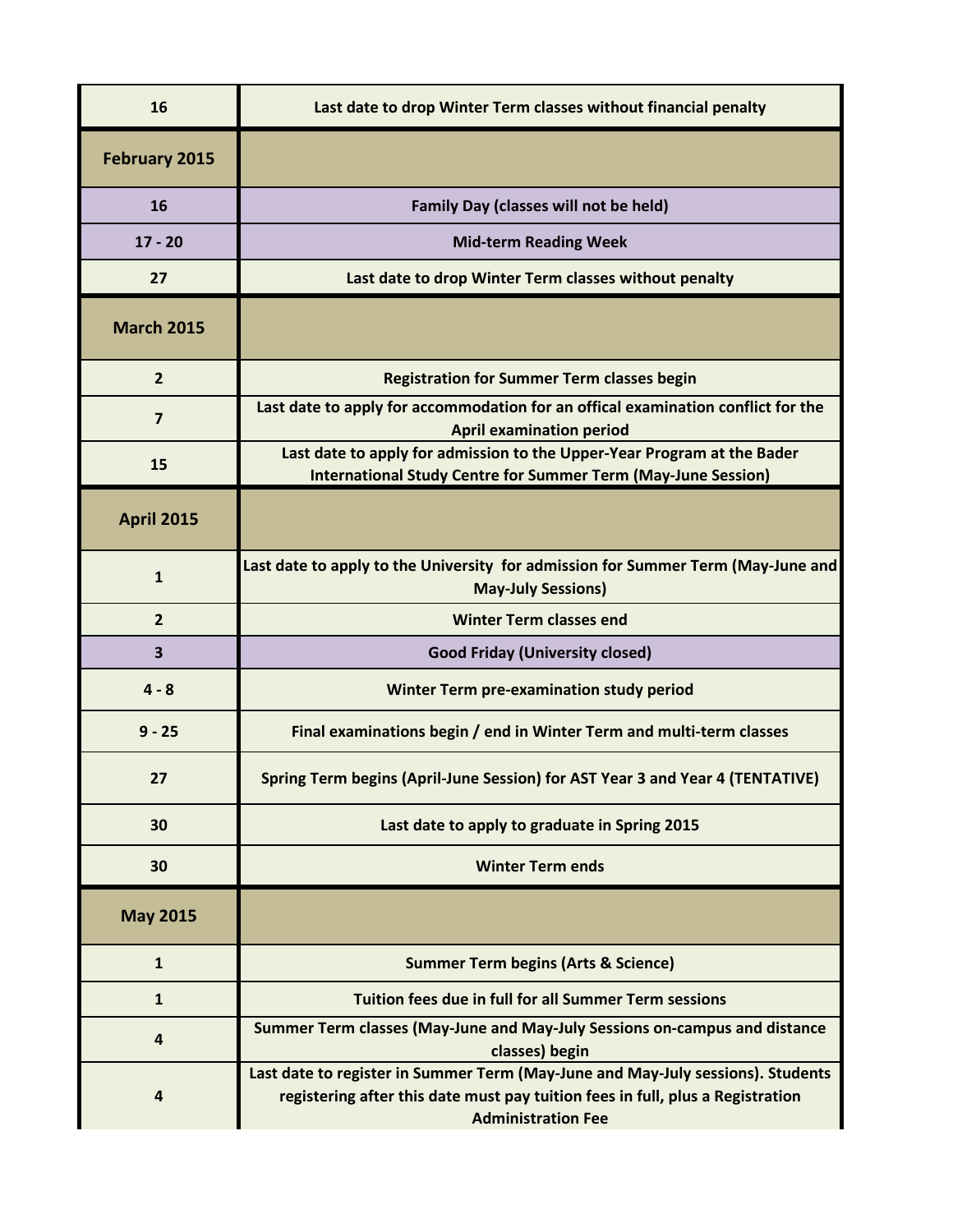| 15                      | Last date to apply for admission to the Upper-Year Program at the Bader<br><b>International Study Centre for Summer Term (June-July Session)</b>                                       |
|-------------------------|----------------------------------------------------------------------------------------------------------------------------------------------------------------------------------------|
| 15                      | Last date to apply to the University for upper-year full-time admission for Fall Term<br>from another post-secondary institution                                                       |
| 15                      | Last date to drop Summer Term classes (May-July Session) without financial<br>penalty                                                                                                  |
| 18                      | Victoria Day (classes will not be held)                                                                                                                                                |
| 29                      | Last date to drop Summer Term classes (May-June Session)                                                                                                                               |
| <b>June 2015</b>        |                                                                                                                                                                                        |
| <b>NOTE:</b>            | Spring 2015 Convocation: Dates will be determined in Fall 2014. Please refer to<br>http://www.queensu.ca/registrar/currentstudents/convocation/ceremonies.html to<br>view these dates. |
| $\mathbf{1}$            | Last date for Queen's students to apply to transfer into the Faculty of Arts and<br>Science and the School of Kinesiology and Health Studies for Fall Term                             |
| 26                      | Last date to drop Summer Term classes (May-July Session)                                                                                                                               |
| 30                      | <b>AST Year 3 ends (TENTATIVE)</b>                                                                                                                                                     |
|                         |                                                                                                                                                                                        |
| <b>July 2015</b>        |                                                                                                                                                                                        |
| $\mathbf{1}$            | <b>Canada Day (Statutory holiday)</b>                                                                                                                                                  |
| $\overline{2}$          | Last date to drop Summer Term classes (June-August Session) without financial<br>penalty                                                                                               |
| 15                      | First date to apply to graduate in SOLUS for Fall 2015                                                                                                                                 |
| 24                      | <b>Summer Term classes (May-July Session) end</b>                                                                                                                                      |
| 29                      | Last date to drop Summer Term classes (June-August Session)                                                                                                                            |
| August 2015             |                                                                                                                                                                                        |
| $\overline{\mathbf{3}}$ | Civic Holiday (classes will not be held)                                                                                                                                               |
| 12                      | <b>Summer Term classes (June-August Session) end (TENTATIVE)</b>                                                                                                                       |
| $14 - 17$               | Summer Term examinations in July - August Session classes (TENTATIVE)                                                                                                                  |